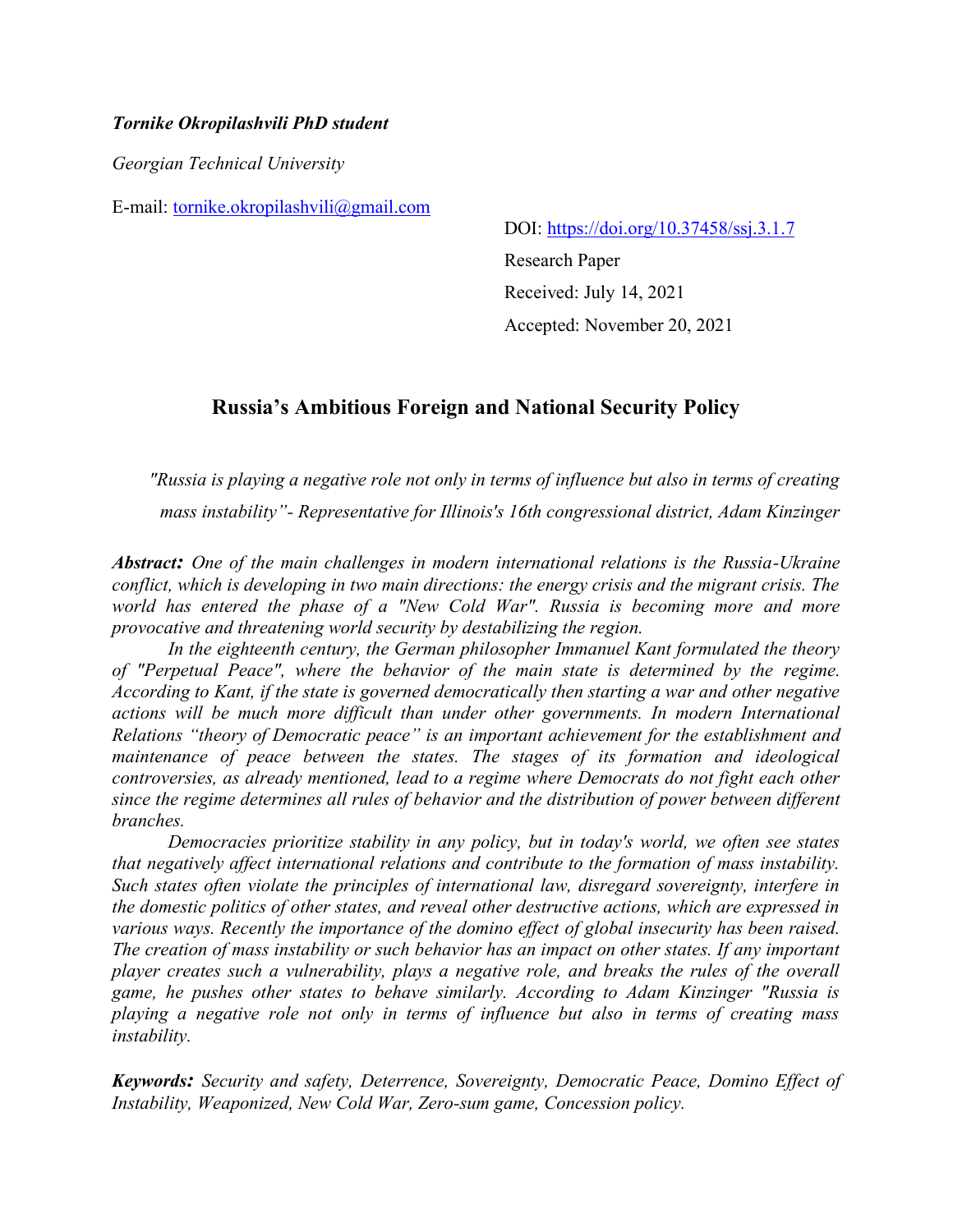## **1. Introduction**

In the current, interconnected world, security challenges are becoming increasingly complex. Facilitated by developments such as globalization and the spread of networked and hyper-connected technologies, new safety and security challenges arise and impact local, national, regional, and international levels, which dramatically increases their complexity and scale. When a security challenge has a global impact, it means that it may affect countries around the globe, but the source of the risk may be local. The global nature of contemporary security issues implies that they do not limit themselves to national borders. This is an issue that starts locally in a specific physical location in some country, somewhere.

Historical practice shows that a "concession policy" can only save time, which, in turn, is more conducive to the strategic goals of the aggressor state. In the modern international political processes, we can observe the cyclicality of history, at least, the methods of conducting the policies of large aggressive states are repeated and same. In 2005, the Russian president called the 1991 Soviet fall the "Greatest geopolitical catastrophe", after which Russia started an open policy and tries to maintain its influence in the post-Soviet region. As we have seen, the Russian Federation achieves this goal not only through diplomacy and soft power but also, through direct violent annexation. In their official speeches, Russian leaders and political elite, say that NATO is unacceptable near their borders, which contrasts with the independent foreign policy choices of sovereign states. The current political processes, especially Russia's foreign policy goals and implementation mechanisms, are directly subject to the principles of the real policy of international relations, dictated by the forceful principles of the zero-sum game, where one side wins and the other loses.

Nowadays, the global nature of security challenges makes solely national responses no longer sufficient. And as nation-states realize their limited capacity to provide optimal solutions for today's security issues, they started to share a responsibility with other actors operating on other levels. They manifest themselves on local, regional, national, and even supranational levels. However, many security issues are traditionally addressed by nation-states, thus on a national level. After all, dealing with security is a primary reason why states exist. They were once created to secure territory and citizens. And for a very long time, national boundaries have been our frame of reference when defining and addressing security threats.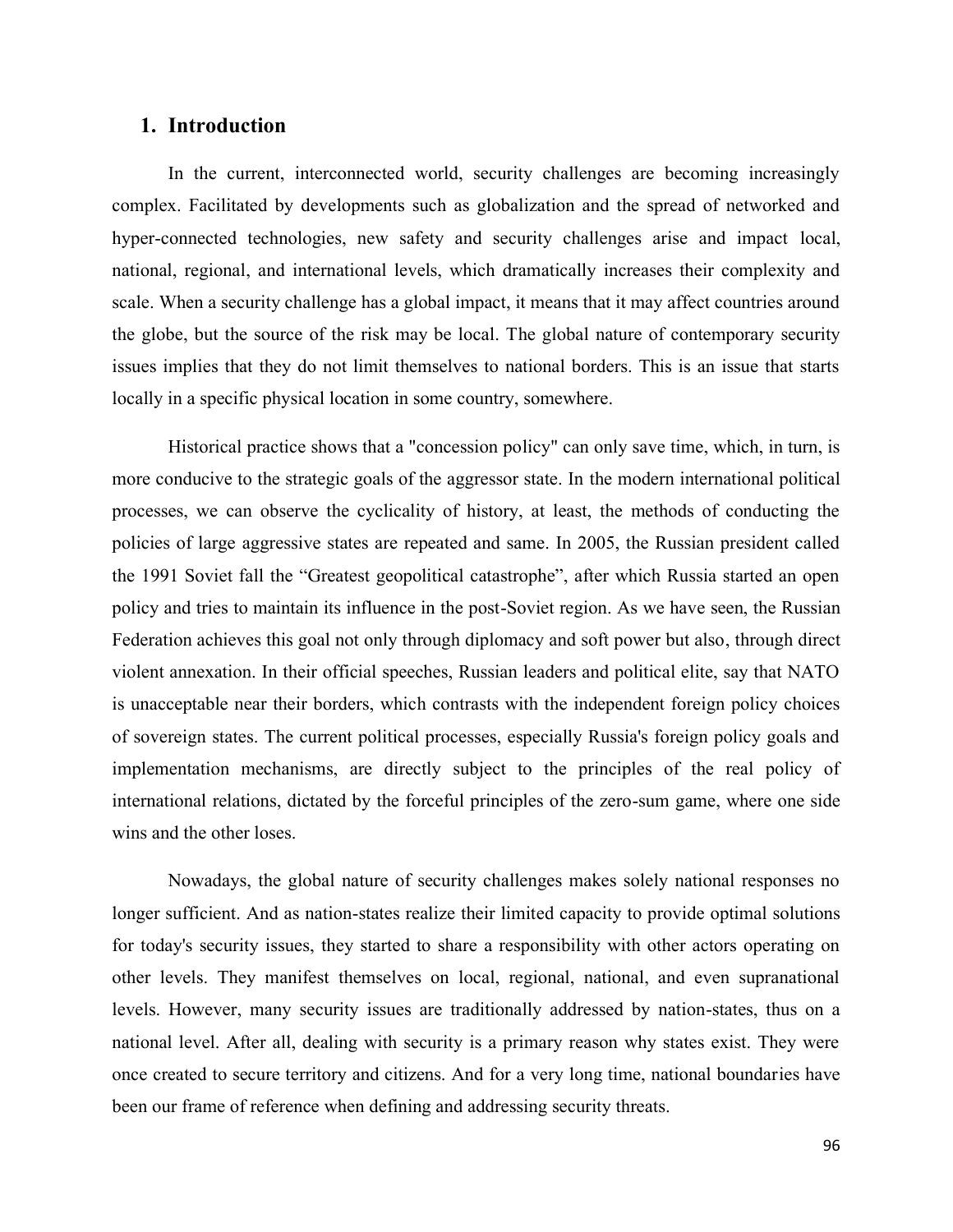Recently the importance of the domino effect of global insecurity has been raised. The creation of mass instability or such behavior has an impact on other states. If any important player creates such a vulnerability, plays a negative role, and breaks the rules of the overall game, he pushes other states to behave similarly. (Security and Safety Challenges in a globalized world, 2020).



**Diagram 1. Global Peace Index, in 2020**

## **2. Russian expansion ideology**

With the resignation of President Yeltsin on December 31, 1999, and the arrival of Vladimir Putin at the helm of Russia, a new stage in the development of the state has begun. However, how were novelty new changes, which distinguished the Putin era from that of Boris Yeltsin. Putin's regime is fundamentally different from Boris Yeltsin. The difference is less traceable in the change like state power, it is still private, which is manifested in many factors of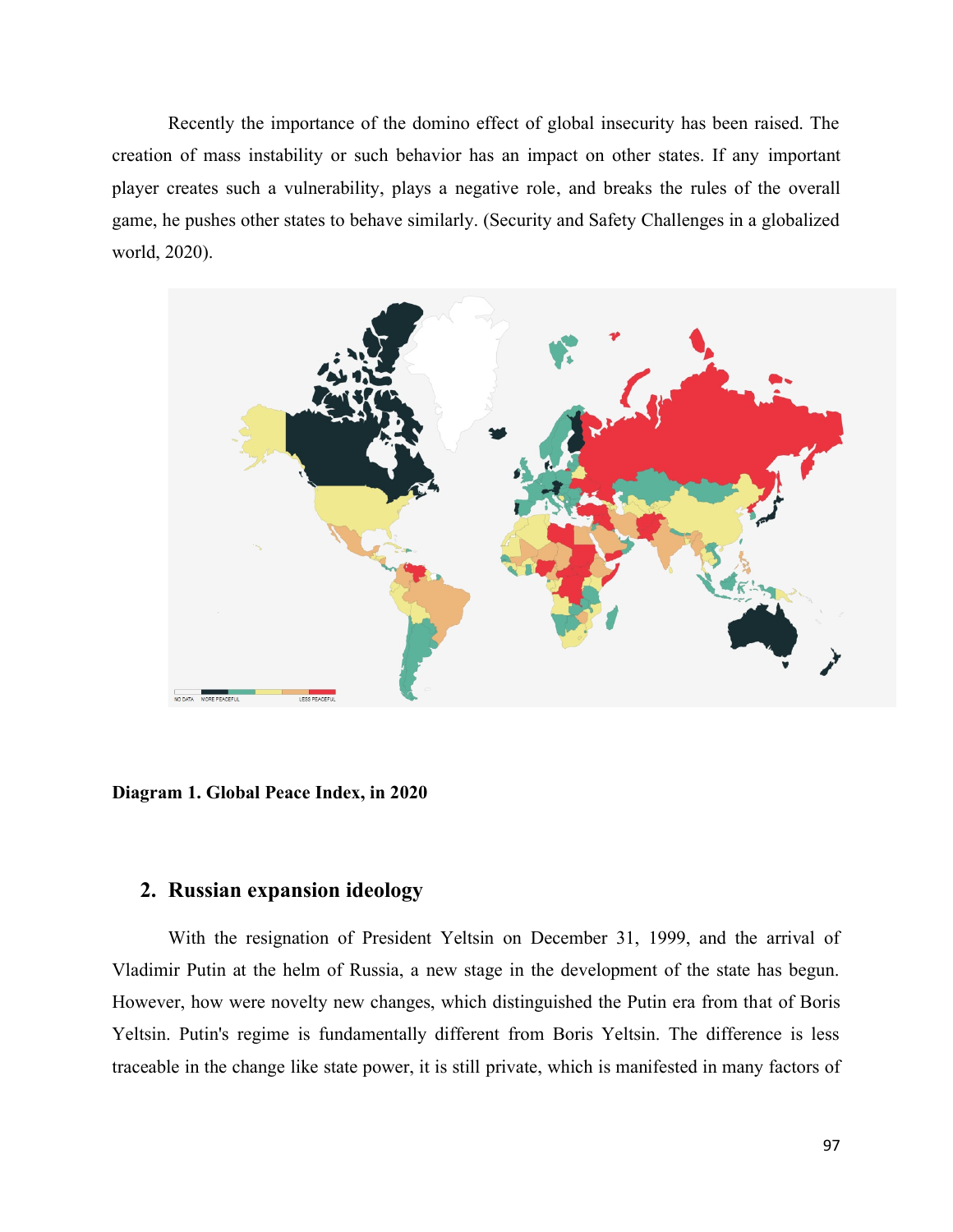political life. Modern Russian foreign policy thinking dates back to 1991 when the Soviet Union ceased to exist. (Thinking foreign policy in Russia, 2019, p. 45)

The issue of the country's civilizational affiliation and foreign policy orientation was again at the center of Russia's foreign policy thinking. Many Russian academics believe that the path to integration with the West is unpromising, they focus on the unique features of Russian civilization and statehood and consider it necessary to isolate themselves from the West or, at least, to form an anti-Western alliance with any other civilization. (Slavophilism, Eurasianism, Zapadnik). (Duncan,2000, P. 277-338)

An important part of the scientific literature of modern Russian Eurasianism belongs to the head of the socio-political movement "Eurasia" Alexander Dugin. Speaking about Russia's future development prospects, Dugin noted the need to establish a new geopolitical concept. In his view, the subject of such a concept could not be the current Russian Federation, because the latter is a temporary formation, a transitional form in global geopolitical processes. Therefore, the subject of the new concept must be the Russian people, who were the axis of not one, but many states on the surface of their history.

The Russian people, according to Dugin, are the Messianic people, the Russian people have a special form of religiosity and culture, the antithesis of which is Western civilization. Dugin notes that the Russians never had a nation-state, they were potentially the people of the empire from the beginning and they felt responsible for the political integrity of the Eurasian space. The Russian nation was formed in the process of fighting for the building of the empire and its expansion, and the renunciation of the function of the builder of the empire is tantamount to the end of the existence of the Russian nation.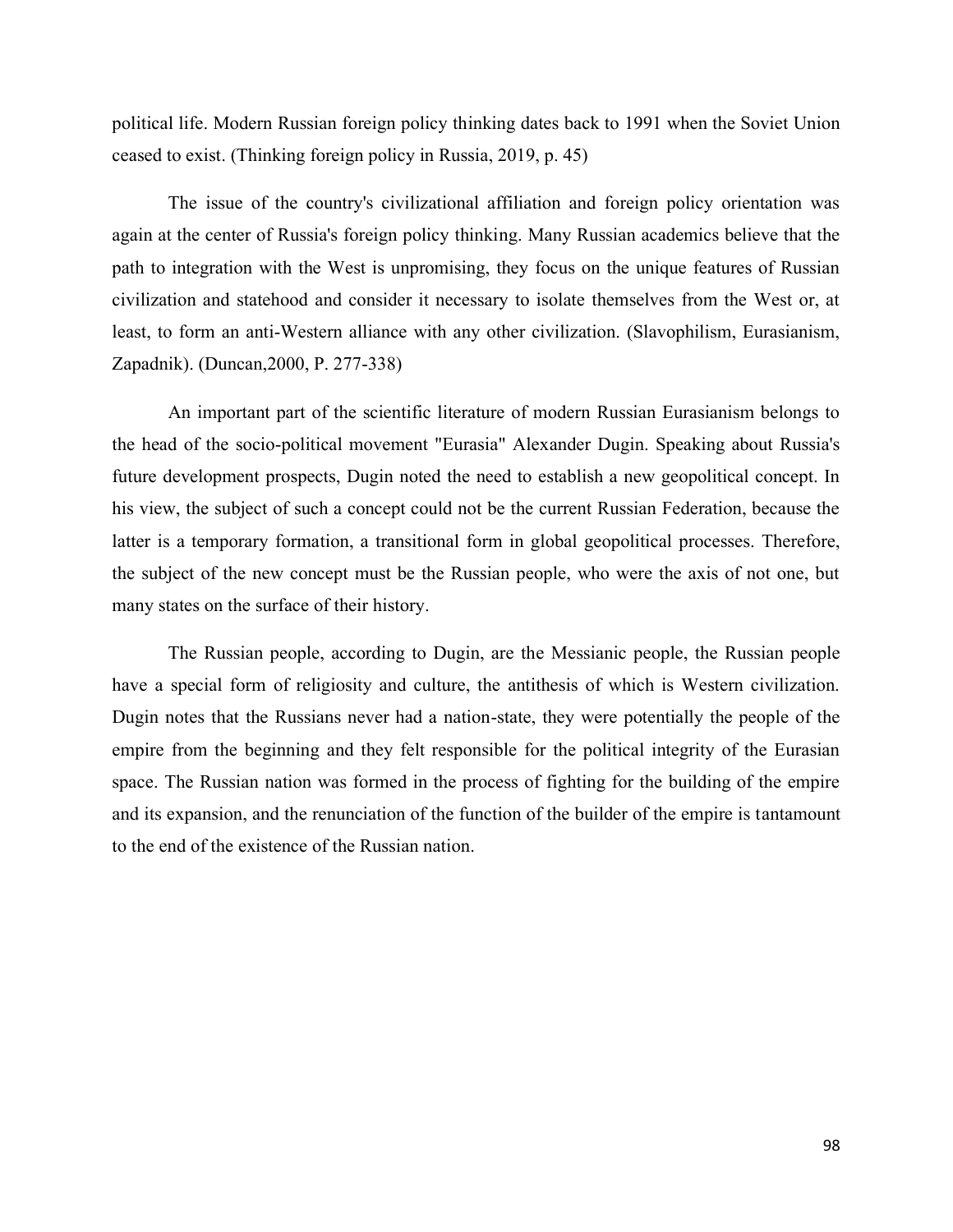**Diagram 2. Security index in Russia**



## **3. Russia's Geopolitical fear- NATO**

Russia's security policy is largely determined by the factors of the US and NATO. Former Russian Foreign Minister Andrei Kozyrev says PAX America will not be established in the 21st century and the world will be multipolar, while Russia will remain a world power thanks to its military might, state-of-the-art technology, natural resources, and geostrategic location.

Also, Alexei Arbatov notes that NATO enlargement naturally raises the question of for what purpose or against whom this organization is expanding. Anatoly Utkin and Vladimir Lukin (Russian President's Human Rights ombudsman) highlight the negative consequences of Western-influenced economic reforms in Russia. Noting that in response to the disbandment of the Warsaw Pact and Russia's voluntary withdrawal of troops from Eastern European countries, the West has retained NATO, an instrument of the Cold War which occupying Russian-held positions in Eastern Europe and approaching Russia's borders.

Utkin and Lukin warn the West that such a policy would lead to Russia's radicalization and the establishment of a total military establishment in the country that will be focused on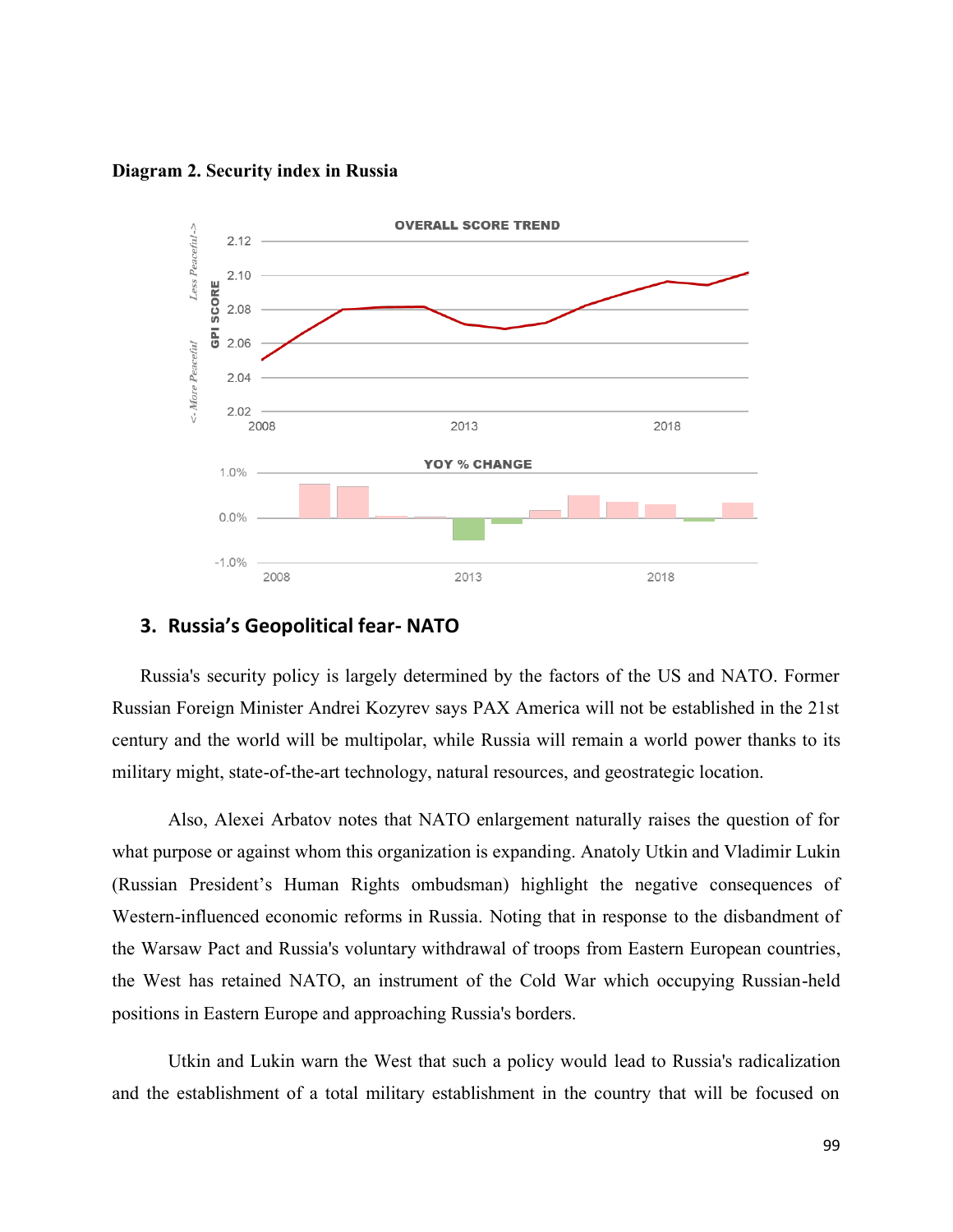confrontation with the West. The authors themselves say that confrontation with the West is undesirable for Russia, but also point out that Russia can not be obedient and satellite of the West. In their view, the interests of Russia and the West are objectively compatible and it is necessary to develop a cooperation strategy that takes into account the interests of both sides.

According to Sergei Rogov, the US wants to establish polycentrism in Eurasia, in order not to put the hegemony of one state. NATO is gradually becoming the basis of the European security system, as a result of which Russia may be cut off from European processes and perceived as a secondary state.

Sergei Karaganov thinks that rapprochement with Europe should be one of the main priorities of Russia's foreign policy, and notes that the interests of Russia and the EU largely coincide. Russia is interested in the EU playing an important role on the world stage and balancing US dominance in the Euro-Atlantic community.

Most of the modern Russian authors dealing with foreign and security policy issues pay great attention to the issue of relations with the states emerging on the territory of the former Soviet Union and consider these relations as one of the main directions of Russia's foreign and security policy. They are divided into 3 groups: (Lukyanov, 2016, P.30-57)

In an, I group - Supports the rigid integration of the post-Soviet space and includes mainly Eurasian and Salavanophile authors. These authors call the territory of the former Soviet Union "historic Russia" and consider its current fragmentation as a temporary event. For this group, the status quo in the post-Soviet space, the sovereign status of the existing states is completely unacceptable.

In an II group - are the authors who support the soft option of integration. The current situation on the territory of the former Soviet Union and the emergence of sovereign states are more or less acceptable to them. But such territories are still considered an area of Russian influence and talk about the need for reintegration in some way.

In an III group – Russia's policy in the post-soviet space will be successful if: There will be a differentiated approach, It is impossible to find a common formula for all these states; Priority should be given to bilateral relations to make Russian policy more concrete and realistic;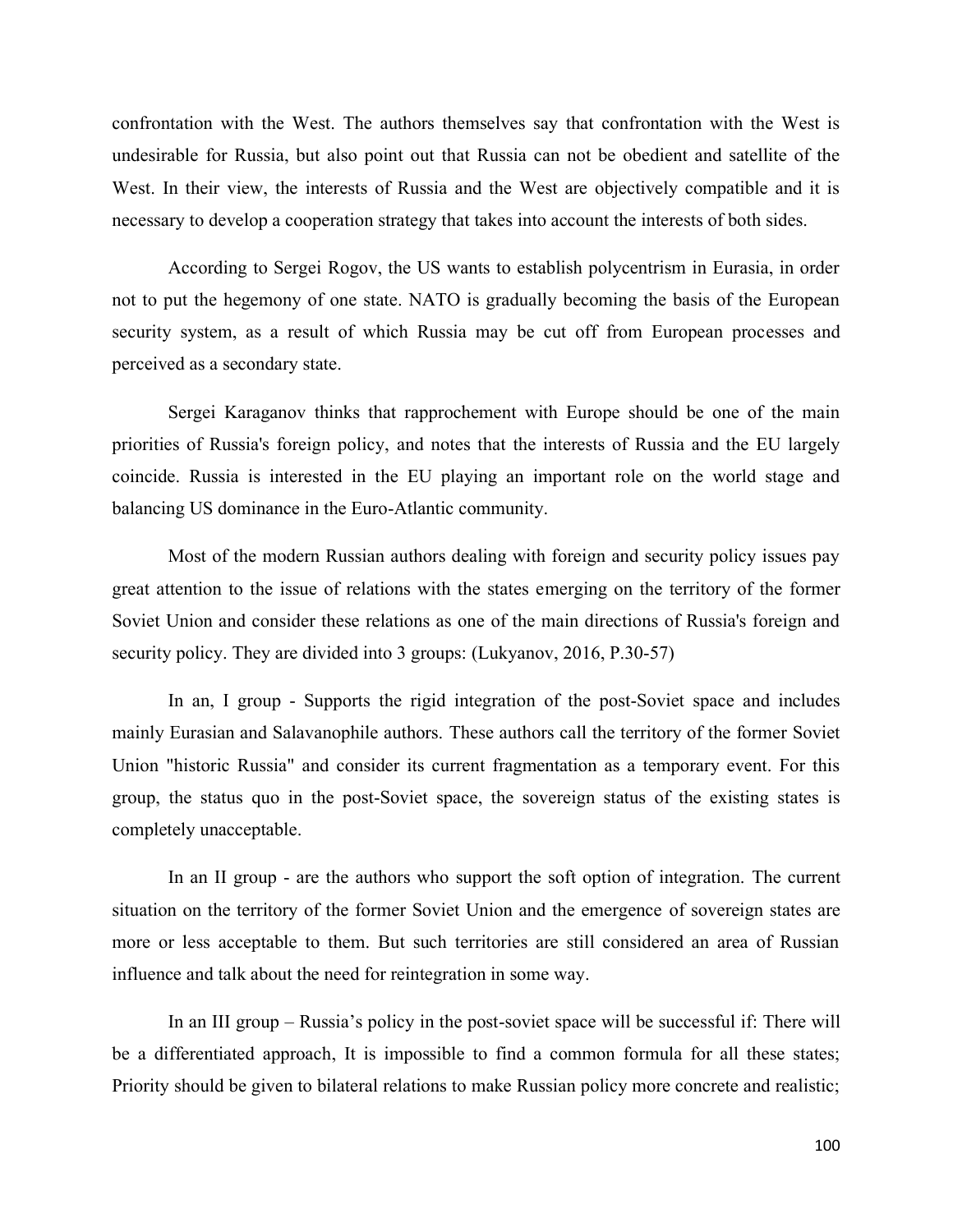It is necessary to resolve ethnic and territorial conflicts in the post-Soviet space, as their existence further reduces Russia's influence and forces post-Soviet states to turn to other countries for help.

#### **4. Russia's National Security Concept**

While discussing Russian security issues, it is also important to mention the concept of Russian national security. According to this concept, two mutually exclusive trends are observed in the modern world. On the one hand, there is the strengthening of the economic and political positions of many states and integration unions and the improvement of multilateral mechanisms for the management of international processes. On the other hand, there is an attempt to establish such a structure of international relations, which is based on the domination of the Western developed countries under the leadership of the United States and prefers one-sided solution of major world policy problems through military and coercive methods, while ignoring the norms of international law.

In the Russian, Security Concept is mentioned that Russia's interests in the international arena include: Ensuring Russian sovereignty; Defending its position as a major power and one of the most influential centers in the multipolar world; Establishing equal and mutually beneficial relations with all countries of the world and integration union, First of all, with the CIS states and Russia's traditional partners, which should aim at universal protection of human rights and not allow the use of double standards.

## **5. Russian Propaganda in Georgia**

Due to Georgia's geopolitical location, the country's security, sovereignty, and democratic development have always been in jeopardy. Since Georgia's independence in 1991, the country has made its strategic choice and sought security guarantees in the Euro-Atlantic area to avoid Russia's expansion.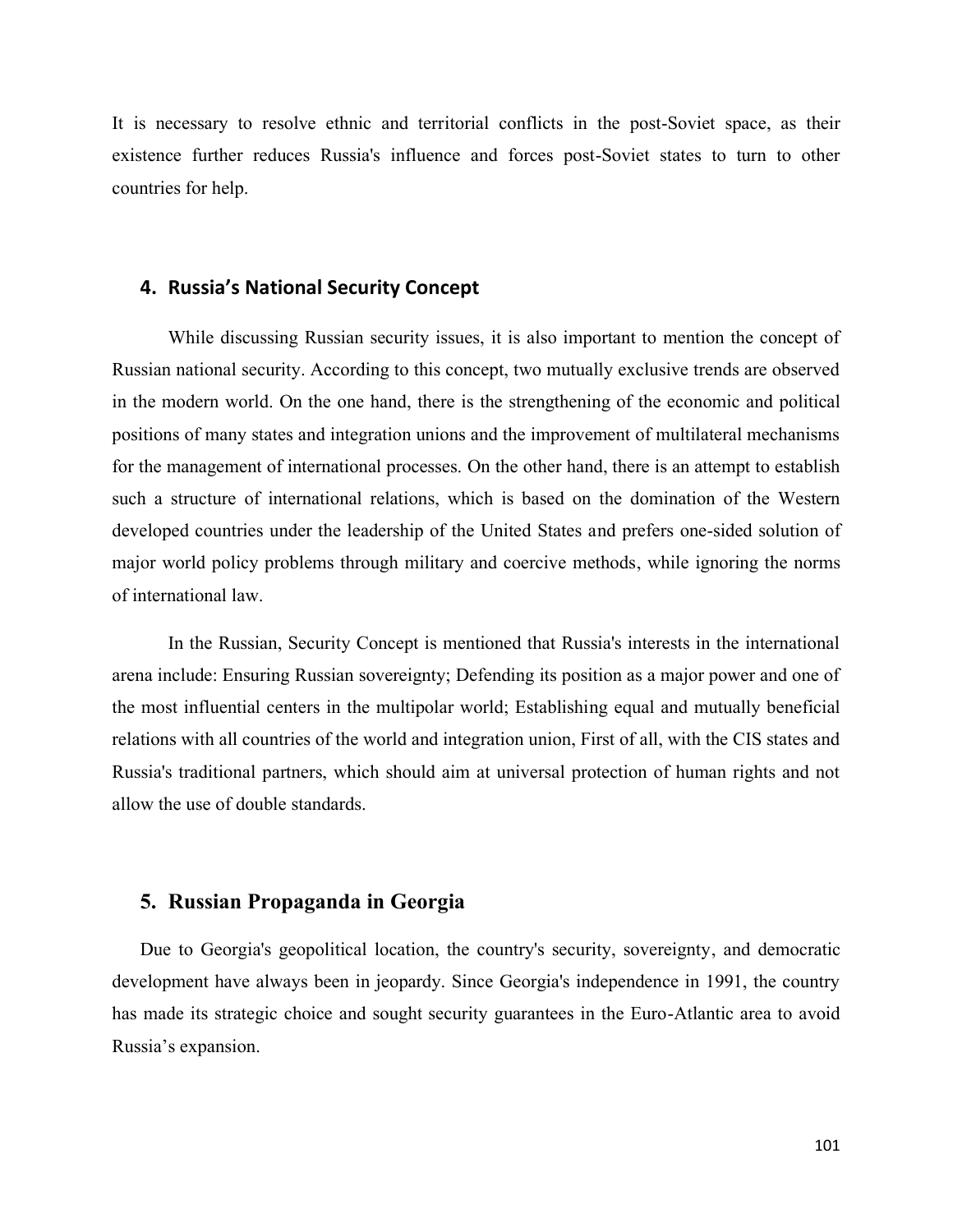Since Georgia was promised eventual membership in the NATO at the 2008 Bucharest Summit, Russia invaded Georgia that year and continues to occupy Abkhazia and the Tskhinvali region. Russia is always dedicated to blocking the Euro-Atlantic aspirations of its neighbors. Russia's aggressive actions undermine Euro-Atlantic security and the rules-based international order. Because of mentioned, Russia continues propaganda actions in Georgia to cause instability (They use: church, traditions, ethnic groups, political parties, etc.).

After the war between Russia and Georgia (August 8, 2008), Russia successfully waged an information war and tried to tarnish Georgia's international reputation by claiming that the war was started by Georgia (on its sovereign territory). Russian informational propaganda has paid off, and most Western states have believed that Georgia was guilty, though everything changed in 2014, after Russia acted in the same way in Ukraine. Russia continues to occupy the countries today, not afraid of violation, breaking the rules of international law, and interfering in the domestic politics of the country in various ways.

Georgia needs to address the challenges posed by Russia's aggressive policies and the only tool against it is deterrence. Since 2014, NATO has been providing guidelines to assist national authorities in improving their resilience across seven baseline requirements by reducing potential vulnerabilities. Exercises remain an integral part of NATO's deterrence and defense since military training is an essential requirement to maintain the Alliance's readiness levels and interoperability. Georgia is an active partner of NATO, with the cooperation of which Georgia's defense capabilities are developing day by day and do not include only the military direction.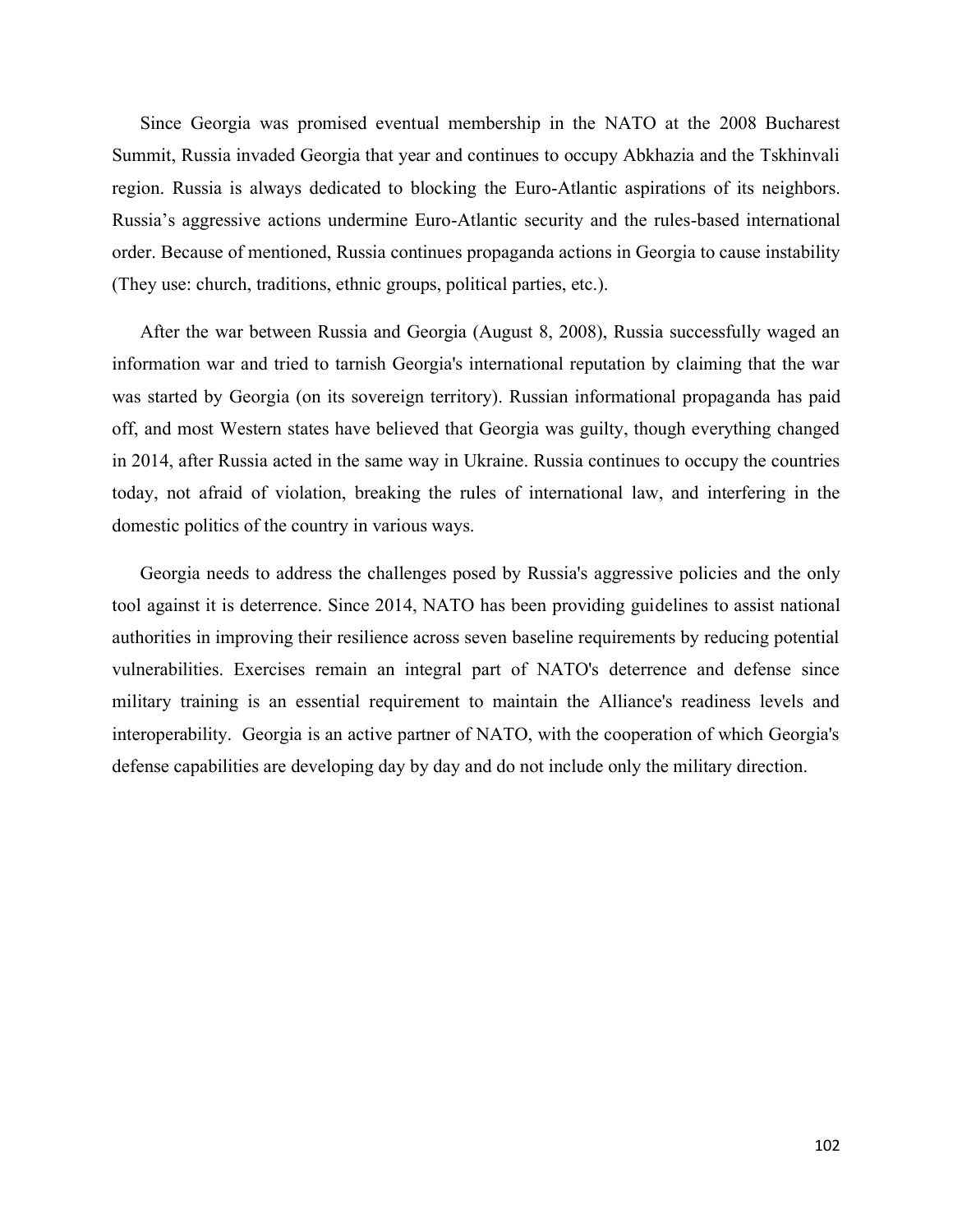

# **6. Russia is trying to destabilize the region**

At the end of 2021, the leaders of the Western state criticize Russia's actions towards Ukraine and in case of invasion of Ukraine are ready to help and contribute to the protection of Ukraine's integrity and sovereignty. The Prime Minister of the United Kingdom Boris Johnson has made several tough assessments, saying that "there will soon be a choice between Russian gas and support for Ukraine". Just as a great politician did decades ago, later British Prime Minister Winston Churchill.

Before the outbreak of World War II (1937-1939), Sir Winston Churchill often mentioned in his letters and appeals that they would have to choose between shame and war, driven by Germany's rigid political and territorial ambitions. Nevertheless, then-British Prime Minister Neville Chamberlain chose a "concession policy". Former United States Secretary of State Hillary Clinton recalled the German takeover of Czechoslovakia in 1938 and compared Russian President Vladimir Putin to Adolf Hitler.

The United States has warned the EU and its allies that Russia may consider invading Ukraine as tensions between Russia and the European bloc escalate over the migrant crisis and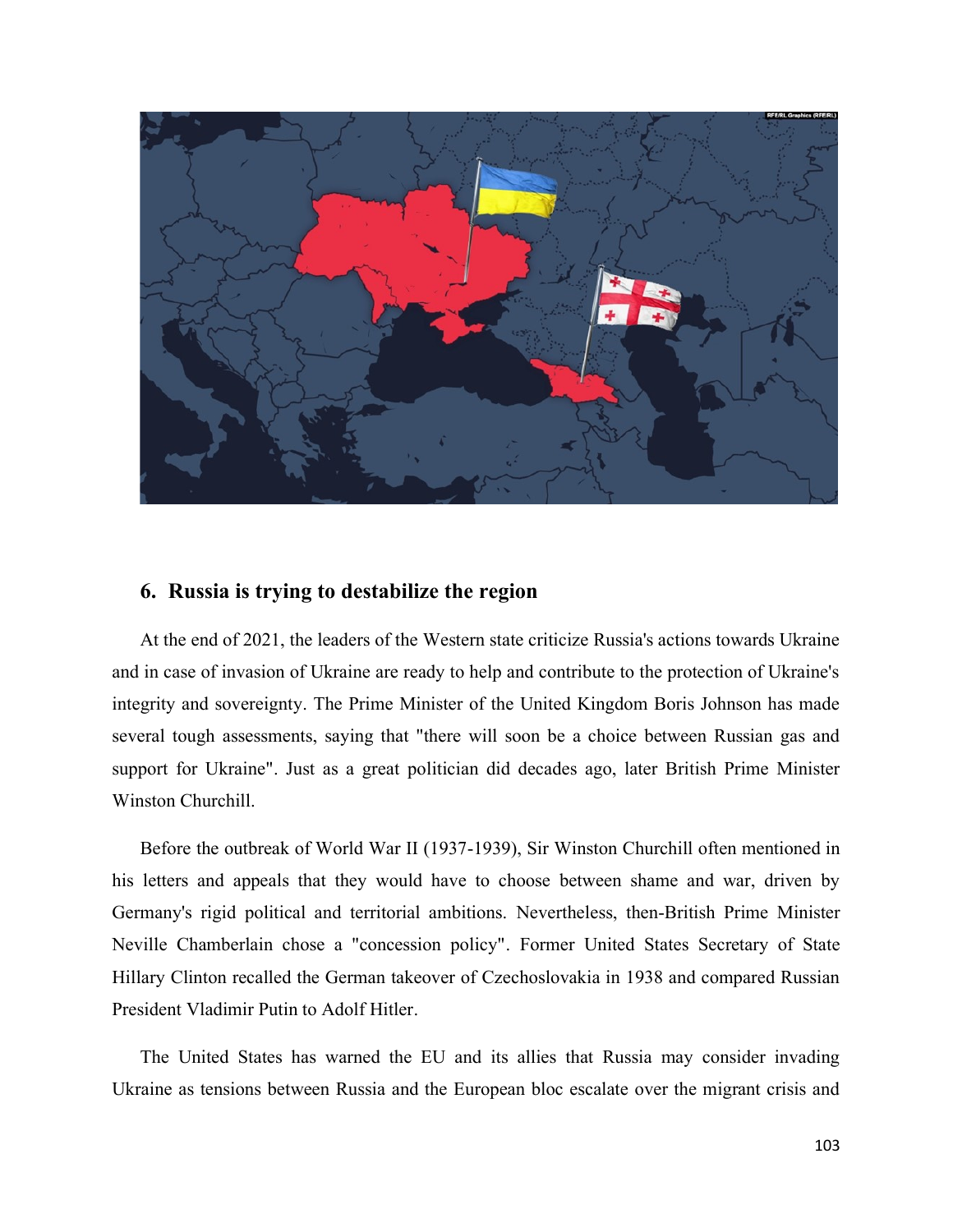energy shortages. At the same time, intelligence agencies are reporting that Russia is increasing the number of troops along the Ukrainian border. According to the Russian side, military activity on its territory is a domestic affair, denies the existence of aggressive plans, and accuses the US of organizing provocations.

Moscow continues to use rhetoric against Ukraine, saying that Ukraine is violating the Minsk agreement, which raises suspicions that Ukraine wants to resolve the Donbas conflict militarily, which Russia will not allow, and that Russia will try to protect its citizens and Russian interests in Donbas, including the military, by the way.

November 2021 turned out to be quite hot amid political processes, the director of the US Central Intelligence Agency (CIA), William Barnes, arrived in Moscow, where he met with his Russian counterpart, after which he had a telephone conversation with Vladimir Putin. The meeting was preceded by the mobilization of a Russian tank, airborne and artillery units along the Ukrainian border, which, according to the Pentagon, is a non-standard and dangerous movement, therefore, the US continues to control the movement of Russian forces along the Ukrainian border.

Acting German Chancellor Angela Merkel also spoke to Putin. The conversation took place over the crisis on the border with Belarus, where Merker asked Putin to use his influence in Belarus, and the crisis eased, which he refused. It is noteworthy that NATO Secretary-General Jens Stoltenberg was in Germany and met with Mercer, where they talked about the ongoing processes in Berlin, Ukraine, and Belarus.

US officials often say that Russia is trying to destabilize the region, which is once again confirmed by the ongoing processes on the Belarus-Ukraine border, the migrant crisis. The crisis of artificially created migrants by Putin is met with rather critical assessments in the West. After Ukrainian Foreign Minister Dmitry Kuleba and US Secretary of State Anthony Blinken met, they discussed the situation on the Belarusian border. Based on new information and facts, Kuleba called Belarus a "potential front line".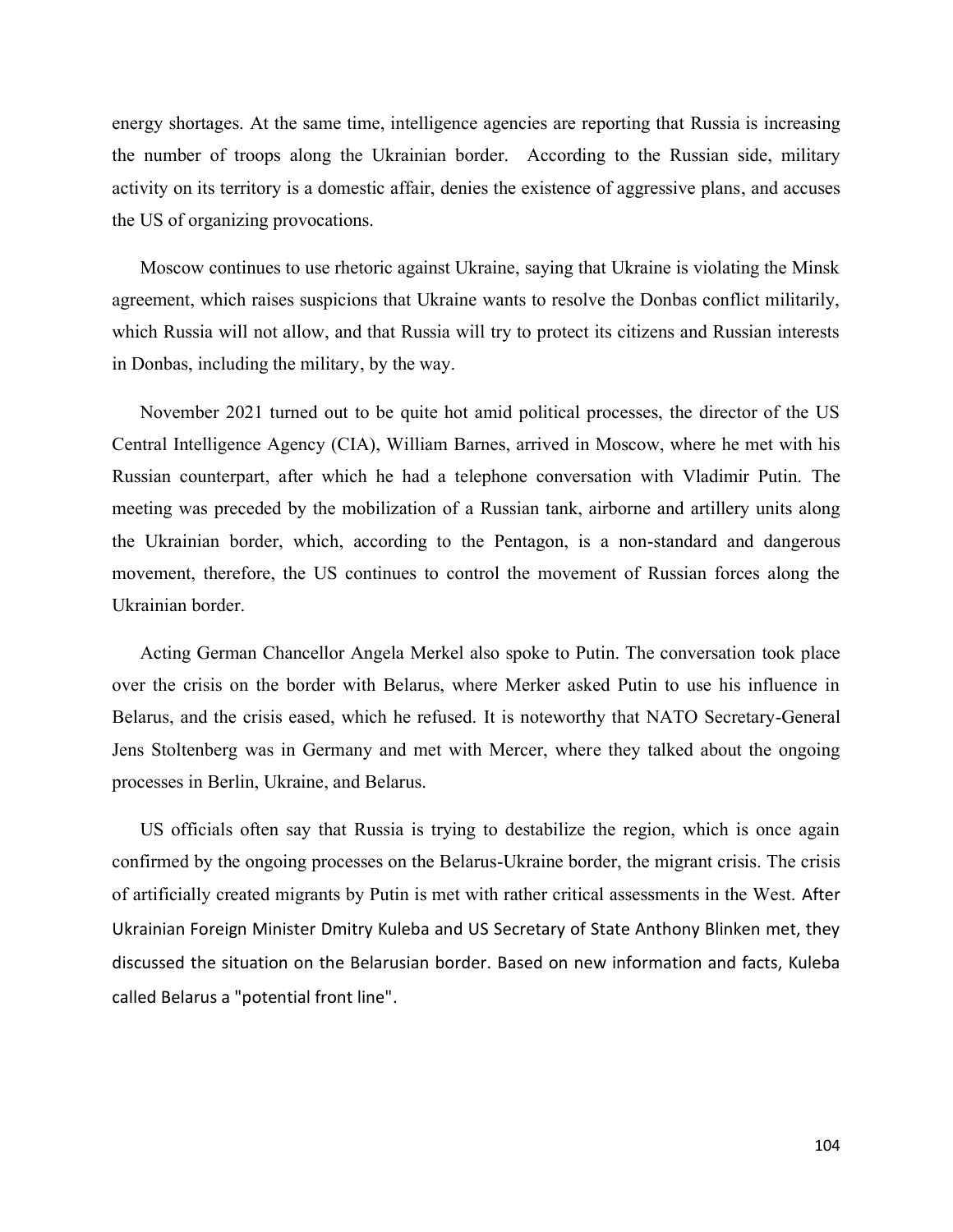## **7. Conclusion**

Today, security and its environment are far more complex than ever since the end of the Cold War. Russia continues to weaponized every challenge in every country's domestic policy. Russia's aggressive actions, including the threat and use of force to attain political goals, Undermine rules-based international order. Such kind of behavior, when one of the world's leading political players breaks the rules, pushes other states to behave similarly, and creates mass instability.

The Policy of Deterrence is the most complete weapon for a small country, which cannot deal with aggressive actions against Russia. Such policies include alliances and capacity building that address many aspects of a country's defense capabilities. Enhancing interoperability with NATO, improving Georgia's defense capabilities, increasing its resilience and readiness- Is one of the most powerful tools to deter Russian aggression in Georgia.

The world has entered the phase of a "new Cold War", which is developing in 3 main directions: Energy crisis, Migrant crisis, and Russia-Ukraine. Russia is becoming more and more provocative and threatening world security by destabilizing the region. History has taught us that a "concession policy" can only save time, which is more profitable for the strategic goals of the aggressor state.

History repeats itself: the Russian president called the 1991 Soviet fall the "Greatest geopolitical catastrophe", and from the day of his presidency tries to preserve the post-Soviet space by various methods, including annexation. In their official speeches, Russian leaders say that NATO is unacceptable near their borders, which contrasts with the independent foreign policy choices of sovereign states.

Russian president is trying to restore the USSR. The argument echoes the following argument by Western scholars bought by V. Putin: The collapse of the Soviet Union was a trauma for the Russian people. In the 1990s, they received a number of blows from the West for example, in the form of NATO enlargement to the East or the West's response to developments in the Balkans - instead of feeling like full-fledged partners. Putin's actions are a response to the humiliation inflicted on the Russian people in the 1990s.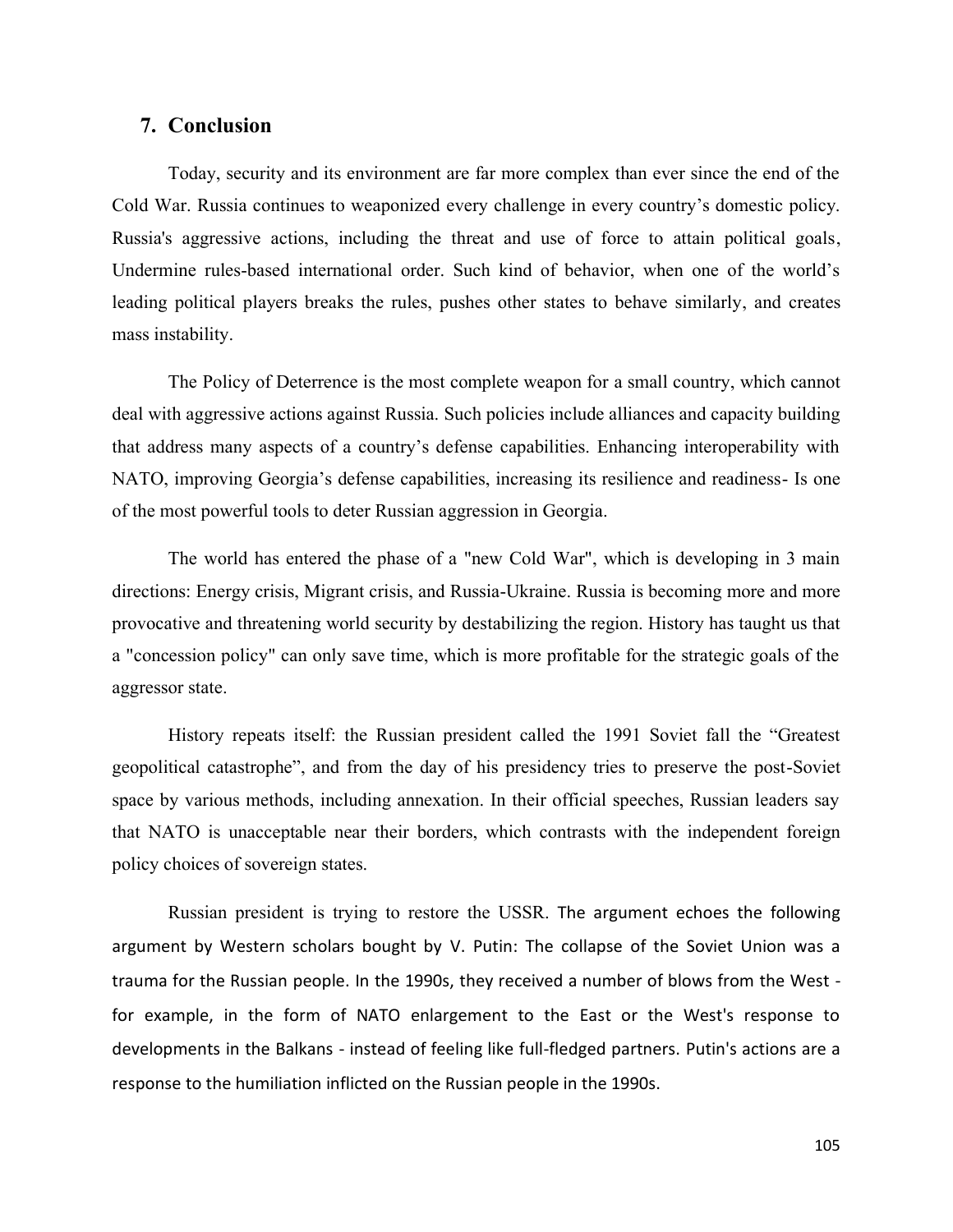In the 1930s, this argument sounded like this: With the defeat in World War I, the German people received enormous trauma. Instead of being recognized as a full-fledged partner, Germany was even deprived of the right to have a full-fledged army. Hitler's actions are a response to the humiliation inflicted on the German people in the 1920s.

Russia's provocative military-political activities threaten world security. The words of the former President of Poland, Lech Kaczynski, well explain the current situation, which he declared on August 12, 2008 in Tbilisi: "Today is Georgia, tomorrow will be Ukraine, then the Baltic states and next will be Poland".

Russia's foreign geopolitical ambitions and provocation depend on the response of the West. If the West chooses the policy of "concession and not irritating Russia", it will have a negative effect on world security. Russia has a strategic goal and does not shy away from disclosing this goal, which envisages undermining the sovereignty of other states and interfering in domestic politics. Russia considers itself a superpower whose security is more important than the independent choice of sovereign states.

## **References**

- 1. "Official website of Foreign Intelligence Service of The Russian Federation: <http://svr.gov.ru/>" (In Russian). Last seen: 18.12.2021.
- 2. "Official website of The Governance of United Kingdom: PM speech to the Lord Mayor's Banquet: 15 November 2021 - GOV.UK (www.gov.uk) (In English). Last seen: 15.11.2021.
- 3. "Official website of The Ministry of Foreign Affairs of the Russian Federation: [https://www.mid.ru](https://www.mid.ru/)" (In Russian). Last seen: 20.12.2021.
- 4. Alberto Nardelli, Jennifer Jacobs, and Nick Wadhams. U.S. Warning Europe That Russia May Invade Ukraine. 2021.
- 5. Aleksandr Dugin., (1997). Foundations of Geopolitics: The geopolitical future of Russia.
- 6. Aleksandr Dugin., (2019). Political Platonism: The philosophy of politics.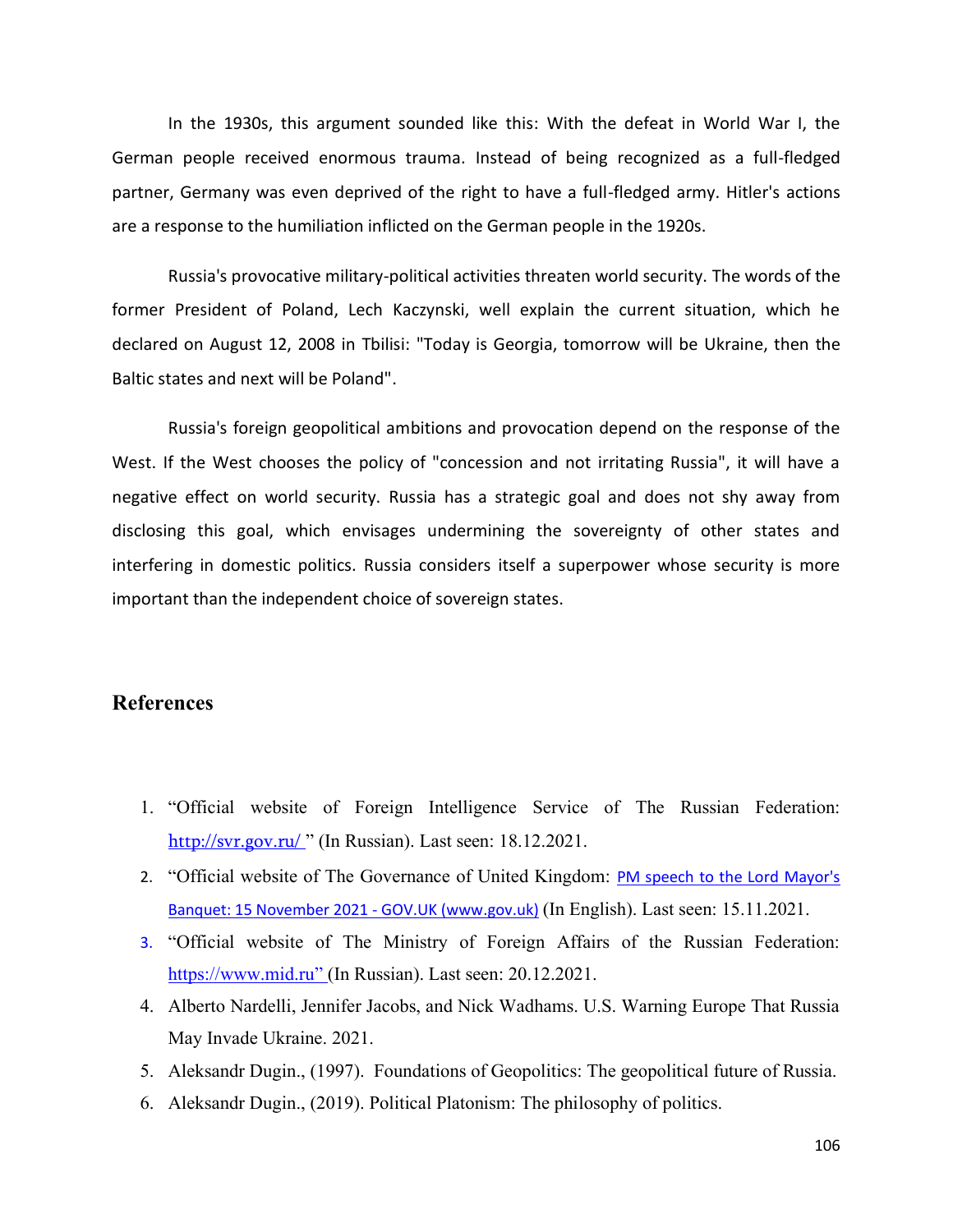- 7. Atlantic Counsil., (2019). Thinking foreign policy in Russia.
- 8. Deterrence and defence., (2021). NATO. [https://www.nato.int/cps/en/natohq/topics\\_133127.htm](https://www.nato.int/cps/en/natohq/topics_133127.htm)
- 9. Duncan, P., (2000). Russian Messianism.
- 10. European Parliament., (2017). Directorate-General For External Policies. Russia's national Security strategy and military doctrine and their implications fo the EU.
- 11. Foreign Policy Concept of the Russian Federation., (2016).
- 12. Fyodor Lukyanov. "Putin's Foreign Policy: The Quest to Restore Russia's Rightful Place". Foreign affairs. Published by Council on foreign Relations. 2016. (In English).
- 13. Global Peace Index., (2020).<https://www.visionofhumanity.org/maps/#/>
- 14. HSE Academic Council., (2020). Researchs about Russian foreighn policy. <https://tabula.ge/ge/news/562135-miunkheni-1938-mshvidoba-ghirsebit> [https://www.bloomberg.com/news/articles/2021-11-11/u-s-warns-europe-that-russian](https://www.bloomberg.com/news/articles/2021-11-11/u-s-warns-europe-that-russian-troops-may-plan-ukraine-invasion)[troops-may-plan-ukraine-invasion](https://www.bloomberg.com/news/articles/2021-11-11/u-s-warns-europe-that-russian-troops-may-plan-ukraine-invasion) (In English). Last seen: 16.12.2021. https://www.nato.int/cps/en/natohq/news 188831.htm (In English). [https://www.nytimes.com/2021/11/19/us/politics/russia-ukraine-biden](https://www.nytimes.com/2021/11/19/us/politics/russia-ukraine-biden-administration.html)[administration.html](https://www.nytimes.com/2021/11/19/us/politics/russia-ukraine-biden-administration.html) (In English). Last seen: 05.12.2021.
- 15. Julian E. Barnes, Eric Schmitt. U.S. Warns Allies of Possible Russian Incursion as Troops Amass Near Ukraine. 2021.
- 16. Leiden University.,(2020). Security and Safety Challengies in a globalized world.
- 17. Lukyanov, F., (2016). Putin's Foreign Policy.
- 18. NATIONAL SECURITY CONCEPT OF THE RUSSIAN FEDERATION., (2000). Approved by Presidential Decree No. 24 of 10 January 2000.
- 19. NATO Secretary General discusses Belarus, Russia, with Chancellor Merkel. 2021.
- 20. Official page of ABCnews: https://abcnews.go.com (In English). last seen: 15.11.2021
- 21. Official Page of Carnegie Moscow Center:https://carnegiemoscow.org/commentary/86067 (In English). Last Seen: 12.12.2021
- 22. Official page of Germany's international broadcaster Deutsche Welle: https://www.dw.com/en/top-stories/s-9097 (In English). Last seen: 20.12.2021